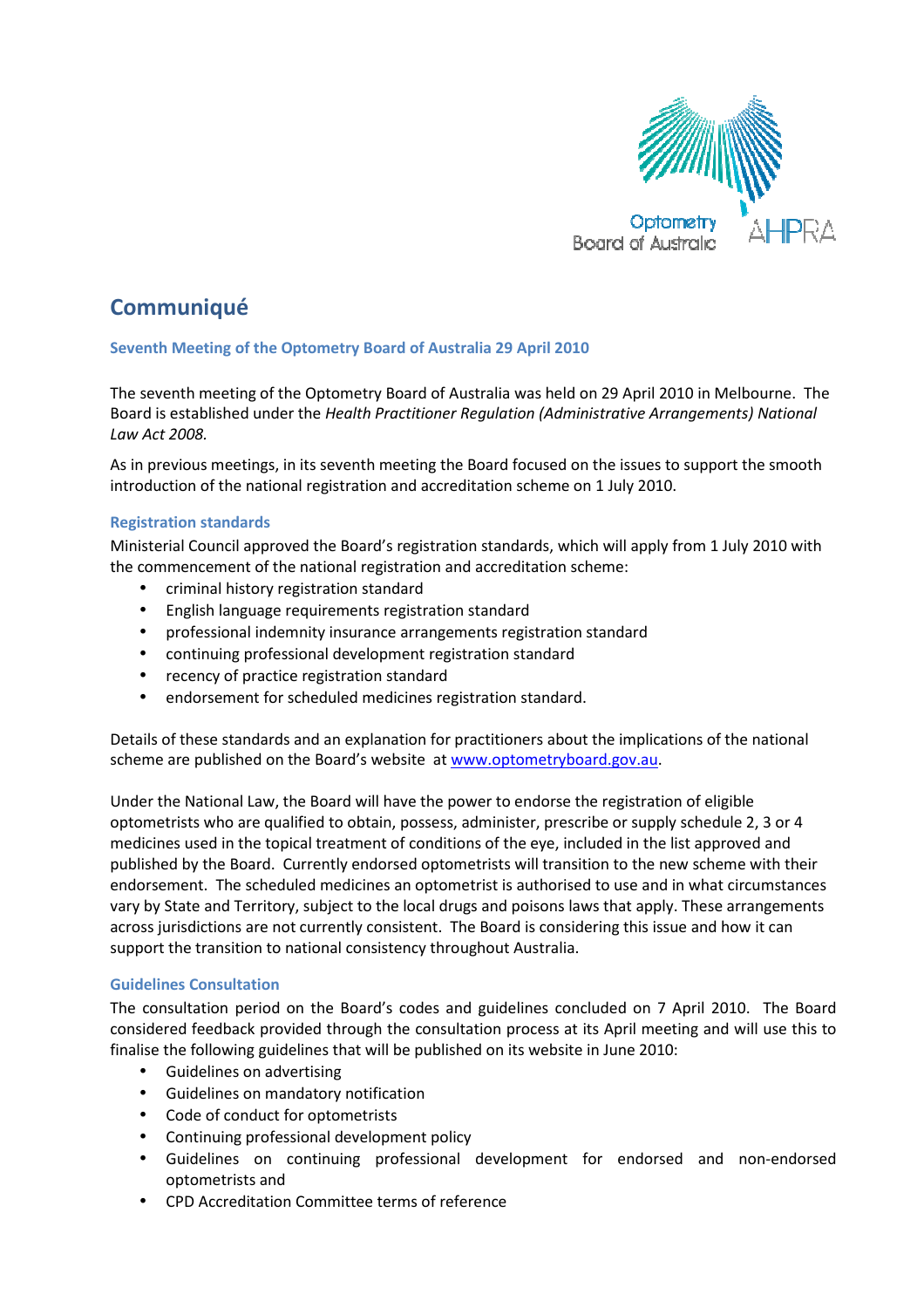- Guidelines for use of scheduled medicines and Scheduled Medicines Advisory Committee terms of reference
- Guidelines on the prescription of ocular appliances
- Guidelines on professional indemnity insurance

### Board Committees and Delegations

The Board appointed members to committees and will extend invitations to external members of its advisory committees during May. The following committees will perform tasks delegated by the Board:

- Registration and Notifications Committee
- Finance Committee
- CPD Advisory Committee
- Guidelines Advisory Committee
- Scheduled Medicines Advisory Committee

#### Transition information

By mid May, all registered optometrists will have been sent a letter from the Optometry Board of Australia about their transition to the national scheme. The letter explains each practitioner's registration type and details the information that will appear on the online national Register of Optometrists from 1 July 2010. All registrants should check the registration type allocated to them in the letter and provide feedback to AHPRA if there are any errors. The Board is urging all optometrists to make sure the contact details held by their current State or Territory Board are accurate and up to date before 30 June 2010.

#### Accreditation arrangements

The Board continued to progress the agreement with its accrediting body, the Optometry Council of Australia and New Zealand (OCANZ). Courses accredited by OCANZ which are suitable for registration of optometrists and post-graduate courses in ocular therapeutics suitable for endorsement of registration of optometrists will be published on the Board's website on 1 July 2010.

#### Health profession agreement

The Board and AHPRA are currently developing a health profession agreement which will outline the services provided to the Board by AHPRA, based on the fees payable by optometrists under the National law and the Board's annual budget. The Board will finalise its agreement with AHPRA and publish national fees in June 2010.

#### Application forms and certificates of registration

The Board continued to review the application forms for registration to be available to new registrants and renewing registrants after the introduction of the national scheme. It has now finalised the detail that will appear on registration certificates. Certificates will be provided electronically at renewal of registration and in hardcopy on request. The online Register will be the primary tool used by the profession, the community and employers to confirm up-to-date registration information about a registered optometrist.

#### Conditions, undertakings and reprimands on the Register

The National Law requires the Board to publish conditions imposed and undertakings accepted from optometrists on the Register of Optometrists. It also allows the Board to decide to not record a condition imposed or an undertaking accepted when the practitioner has an impairment. This applies if it is necessary to protect the practitioner's privacy and there is not an overriding public interest for the relevant condition or the details of the undertaking to be recorded. The Board has adopted a policy approach to this issue, consistent with the National Law. If an optometrist has health conditions recorded on their registration, the following wording will appear: "This practitioner's registration is subject to conditions that relate to